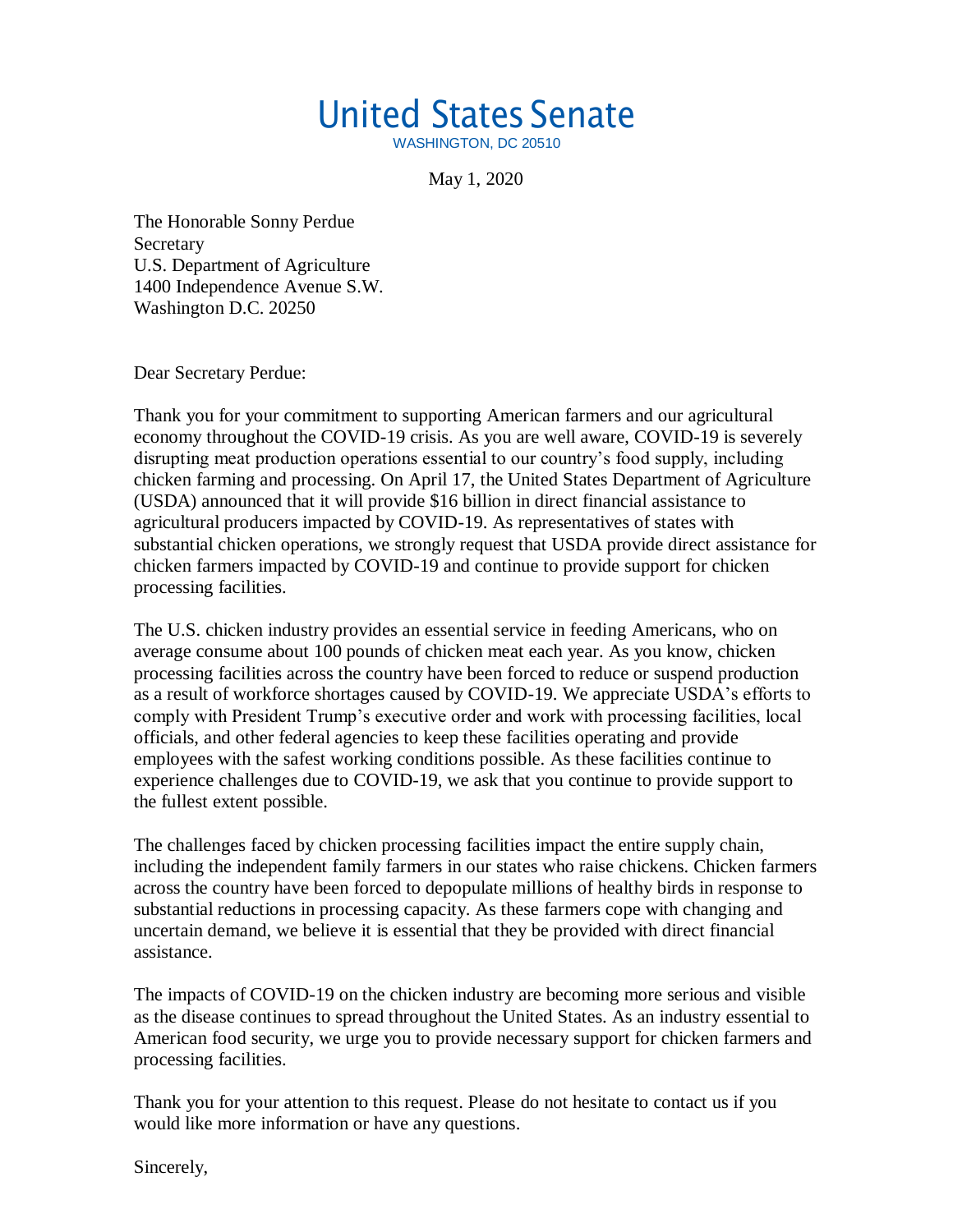/s/ Christopher A. Coons /s/ Rodger F. Wicker

Christopher A. Coons Rodger F. Wicker United States Senator United States Senator

/s/ Mark R. Warner /s/ John Boozman

Mark R. Warner John Boozman

\_\_\_\_\_\_\_\_\_\_\_\_\_\_\_\_\_\_\_\_\_\_\_\_\_\_\_\_\_\_\_\_\_\_

\_\_\_\_\_\_\_\_\_\_\_\_\_\_\_\_\_\_\_\_\_\_\_\_\_\_\_\_\_\_\_\_\_\_

 $\overline{\phantom{a}}$  , and the contract of the contract of the contract of the contract of the contract of the contract of the contract of the contract of the contract of the contract of the contract of the contract of the contrac

\_\_\_\_\_\_\_\_\_\_\_\_\_\_\_\_\_\_\_\_\_\_\_\_\_\_\_\_\_\_\_\_\_\_

\_\_\_\_\_\_\_\_\_\_\_\_\_\_\_\_\_\_\_\_\_\_\_\_\_\_\_\_\_\_\_\_\_\_

\_\_\_\_\_\_\_\_\_\_\_\_\_\_\_\_\_\_\_\_\_\_\_\_\_\_\_\_\_\_\_\_\_\_

\_\_\_\_\_\_\_\_\_\_\_\_\_\_\_\_\_\_\_\_\_\_\_\_\_\_\_\_\_\_\_\_\_\_

United States Senator United States Senator

/s/ Thomas R. Carper /s/ Tom Cotton

Thomas R. Carper Tom Cotton United States Senator United States Senator

/s/ Doug Jones /s/ Thom Tillis

Doug Jones Thom Tillis

United States Senator United States Senator

/s/ Chris Van Hollen /s/ Kelly Loeffler

Chris Van Hollen Kelly Loeffler United States Senator United States Senator

/s/ Benjamin L. Cardin /s/ Cindy Hyde-Smith

Benjamin L. Cardin Cindy Hyde-Smith

United States Senator United States Senator

/s/ Bill Cassidy, M.D. /s/ James Lankford

Bill Cassidy, M.D. James Lankford

United States Senator United States Senator